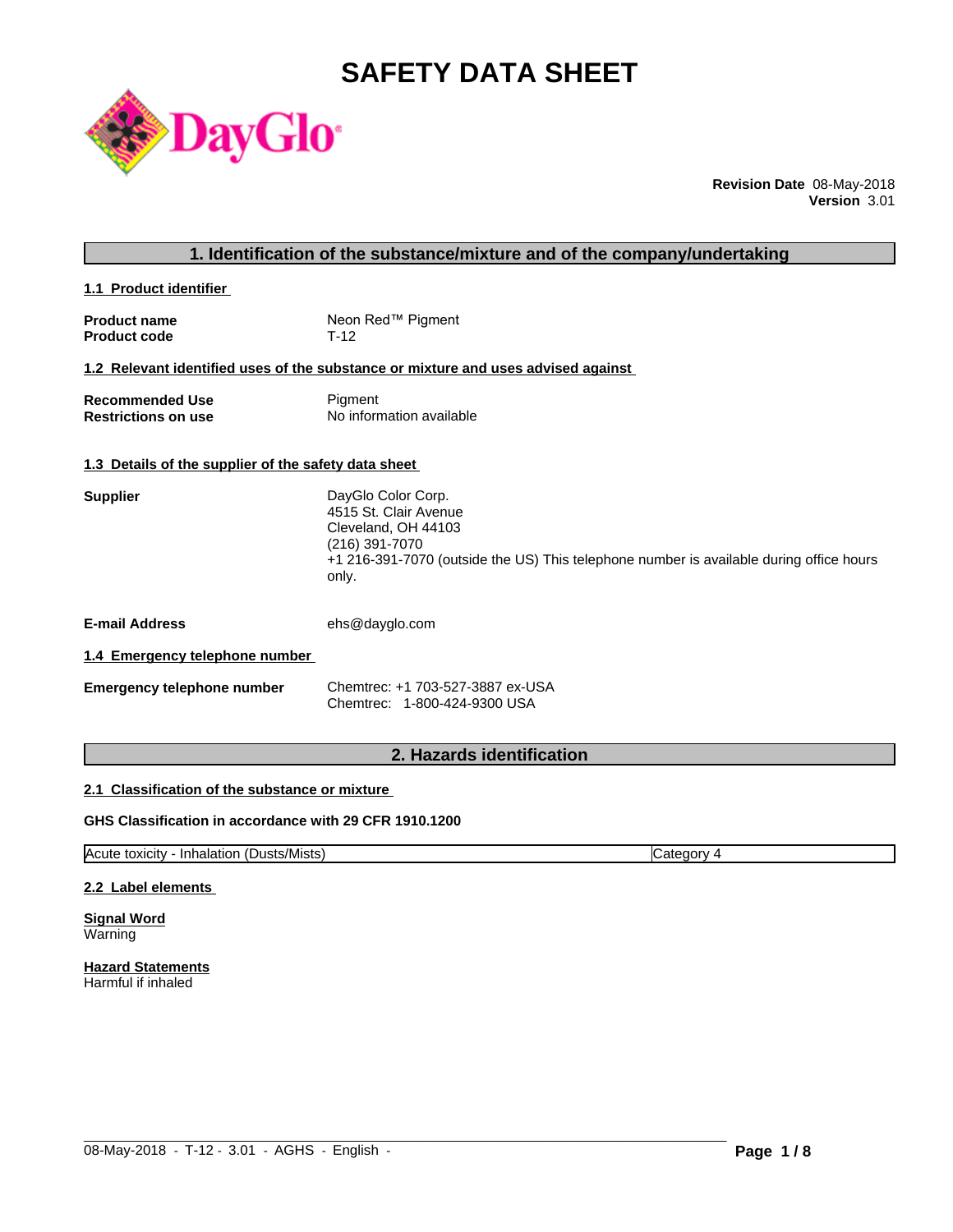

**Precautionary Statements - Prevention** Avoid breathing dust/fume/gas/mist/vapors/spray Use only outdoors or in a well-ventilated area

#### **Precautionary Statements - Response**

IF INHALED: Remove person to fresh air and keep comfortable for breathing Call a POISON CENTER or doctor if you feel unwell

#### **2.3. Other Hazards Hazards not otherwise classified (HNOC)** Not Applicable

**2.4 Other information** 

Not Applicable

**Unknown Acute Toxicity** <1% of the mixture consists of ingredient(s) of unknown toxicity

# **3. Composition/Information on Ingredients**

#### **Substance Mixture**

| <b>Chemical Name</b>                                                                          | CAS No.   | Weight-% |  |
|-----------------------------------------------------------------------------------------------|-----------|----------|--|
| . Basic Red 1:1<br>. ا . ب                                                                    | 3068-39-1 |          |  |
| n has been withheld as a trade secret.<br>The exact percentage (concentration) of composition |           |          |  |

**4. First aid measures**

### **4.1 Description of first-aid measures**

| <b>General advice</b>                                                          | No information available.                                                                                                                                                                                               |  |
|--------------------------------------------------------------------------------|-------------------------------------------------------------------------------------------------------------------------------------------------------------------------------------------------------------------------|--|
|                                                                                |                                                                                                                                                                                                                         |  |
| Eye contact                                                                    | Immediately flush with plenty of water. After initial flushing, remove any contact lenses and<br>continue flushing for at least 15 minutes. Keep eye wide open while rinsing. If symptoms<br>persist, call a physician. |  |
| <b>Skin contact</b>                                                            | Immediate medical attention is not required. Wash off with soap and water.                                                                                                                                              |  |
| <b>Inhalation</b>                                                              | Immediate medical attention is not required. Move to fresh air.                                                                                                                                                         |  |
| Ingestion                                                                      | Do NOT induce vomiting. Drink plenty of water. Consult a physician.                                                                                                                                                     |  |
| 4.2 Most important symptoms and effects, both acute and delayed                |                                                                                                                                                                                                                         |  |
| <b>Symptoms</b>                                                                | See Section 2.2, Label Elements and/or Section 11, Toxicological effects.                                                                                                                                               |  |
| 4.3 Indication of any immediate medical attention and special treatment needed |                                                                                                                                                                                                                         |  |
| Notes to physician                                                             | Treat symptomatically.                                                                                                                                                                                                  |  |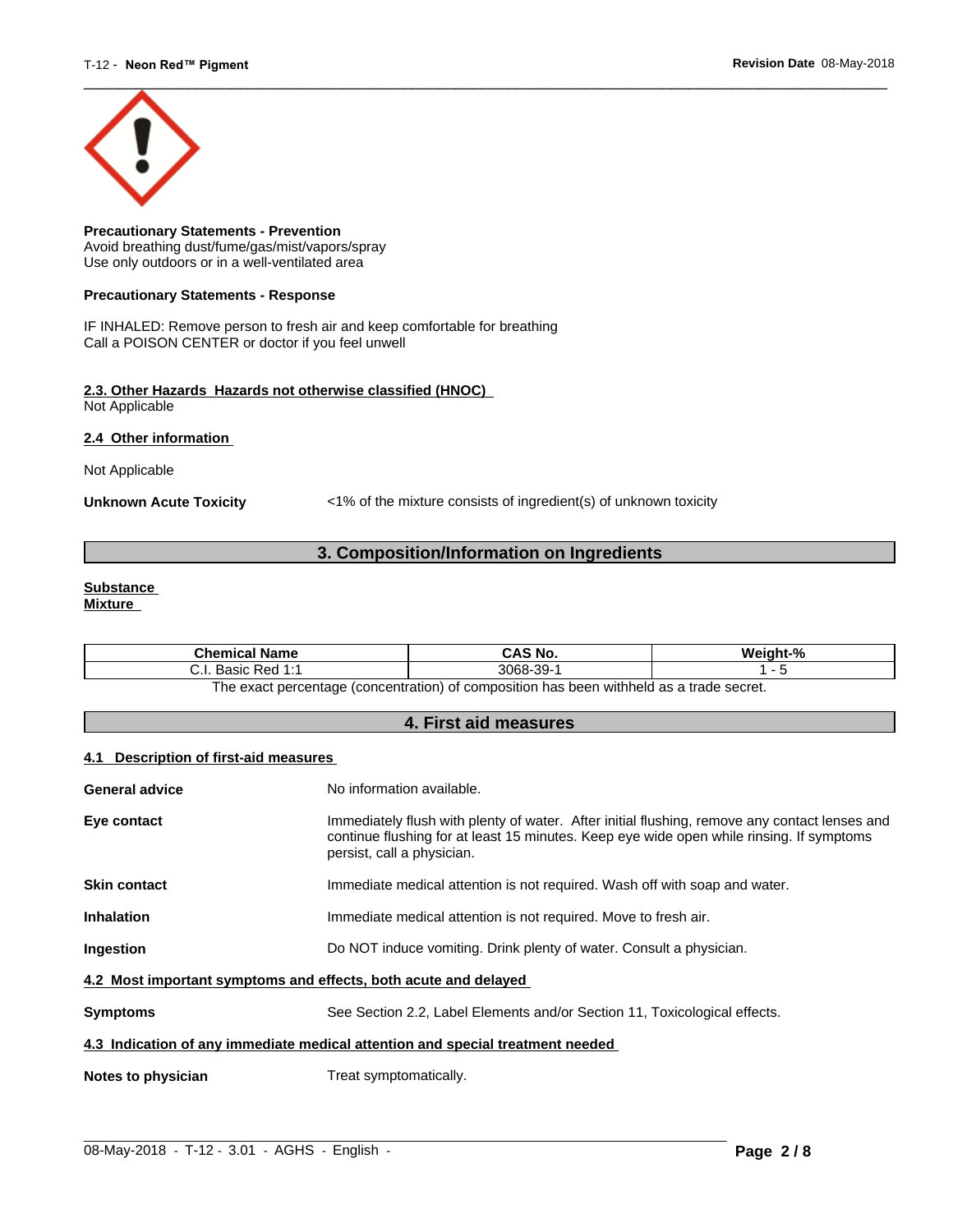# **5. Fire-Fighting Measures**

 $\overline{\phantom{a}}$  ,  $\overline{\phantom{a}}$  ,  $\overline{\phantom{a}}$  ,  $\overline{\phantom{a}}$  ,  $\overline{\phantom{a}}$  ,  $\overline{\phantom{a}}$  ,  $\overline{\phantom{a}}$  ,  $\overline{\phantom{a}}$  ,  $\overline{\phantom{a}}$  ,  $\overline{\phantom{a}}$  ,  $\overline{\phantom{a}}$  ,  $\overline{\phantom{a}}$  ,  $\overline{\phantom{a}}$  ,  $\overline{\phantom{a}}$  ,  $\overline{\phantom{a}}$  ,  $\overline{\phantom{a}}$ 

#### **5.1 Extinguishing media**

#### **Suitable extinguishing media**

Use extinguishing measures that are appropriate to local circumstances and the surrounding environment.

**Unsuitable Extinguishing Media** None.

# **5.2 Special hazards arising from the substance or mixture**

#### **Special Hazard**

None known based on information supplied.

**Hazardous Combustion Products** Carbon oxides. Nitrogen oxides (NOx). Oxides of sulfur.

#### **Explosion Data**

**Sensitivity to Mechanical Impact** None.

**Sensitivity to Static Discharge** Fine dust dispersed in air, in sufficient concentrations, and in the presence of an ignition source is a potential dust explosion hazard.

#### **5.3 Advice for firefighters**

As in any fire, wear self-contained breathing apparatus pressure-demand, MSHA/NIOSH (approved or equivalent) and full protective gear.

# **6. Accidental Release Measures**

#### **6.1 Personal precautions, protective equipment and emergency procedures**

Ensure adequate ventilation, especially in confined areas. Use personal protective equipment.

#### **6.2 Environmental precautions**

Dust deposits should not be allowed to accumulate on surfaces as these may form an explosive mixture if they are released into the atmosphere in sufficient concentration. Avoid dispersal of dust in the air (i.e., cleaning dusty surfaces with compressed air). Nonsparking tools should be used. Prevent product from entering drains.

#### **6.3 Methods and materials for containment and cleaning up**

| <b>Methods for Containment</b> | Prevent dust cloud. Cover powder spill with plastic sheet or tarp to minimize spreading.                                                                                                                                                                                                                                                                                                |  |
|--------------------------------|-----------------------------------------------------------------------------------------------------------------------------------------------------------------------------------------------------------------------------------------------------------------------------------------------------------------------------------------------------------------------------------------|--|
| Methods for cleaning up        | Avoid dust formation. Take precautionary measures against static discharges. Do not dry<br>sweep dust. Wet dust with water before sweeping or use a vacuum to collect dust. Use<br>personal protective equipment. Take up mechanically and collect in suitable container for<br>disposal. Prevent product from entering drains. Keep in suitable and closed containers for<br>disposal. |  |

# **7. Handling and storage**

#### **7.1 Precautions for safe handling**

| Advice on safe handling                                          | Avoid dust formation. Take precautionary measures against static discharges. Fine dust<br>dispersed in air may ignite. Wear personal protective equipment. |  |
|------------------------------------------------------------------|------------------------------------------------------------------------------------------------------------------------------------------------------------|--|
| <b>Hygiene measures</b>                                          | Handle in accordance with good industrial hygiene and safety practice.                                                                                     |  |
| 7.2 Conditions for safe storage, including any incompatibilities |                                                                                                                                                            |  |
| <b>Storage Conditions</b>                                        | Keep tightly closed in a dry and cool place.                                                                                                               |  |
| <b>Materials to Avoid</b>                                        | No materials to be especially mentioned.                                                                                                                   |  |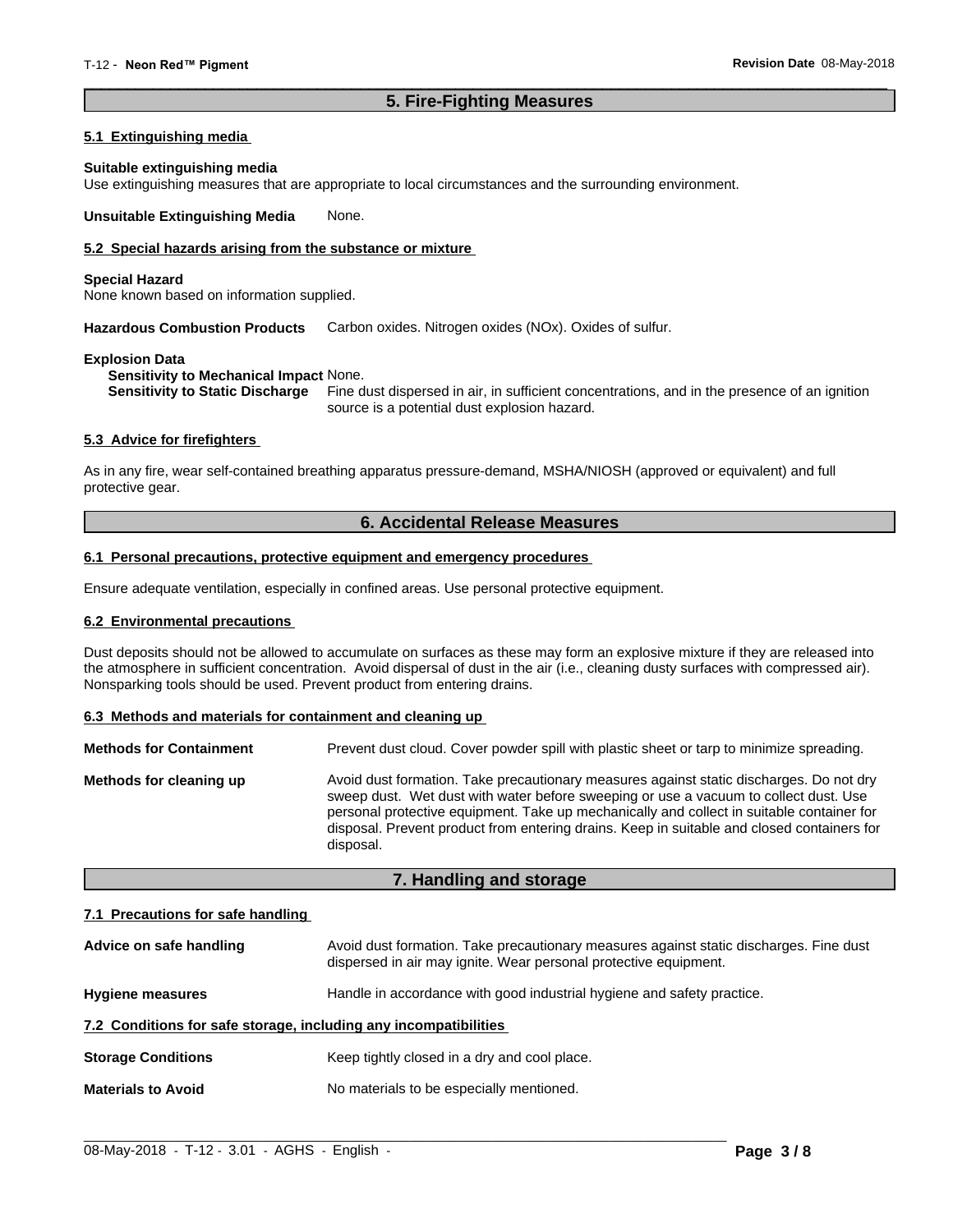# **8. Exposure controls/personal protection**

 $\overline{\phantom{a}}$  ,  $\overline{\phantom{a}}$  ,  $\overline{\phantom{a}}$  ,  $\overline{\phantom{a}}$  ,  $\overline{\phantom{a}}$  ,  $\overline{\phantom{a}}$  ,  $\overline{\phantom{a}}$  ,  $\overline{\phantom{a}}$  ,  $\overline{\phantom{a}}$  ,  $\overline{\phantom{a}}$  ,  $\overline{\phantom{a}}$  ,  $\overline{\phantom{a}}$  ,  $\overline{\phantom{a}}$  ,  $\overline{\phantom{a}}$  ,  $\overline{\phantom{a}}$  ,  $\overline{\phantom{a}}$ 

# **8.1 Exposure Guidelines**

# **8.2 Appropriate engineering controls**

| <b>Engineering Measures</b>   | <b>Showers</b><br>Eyewash stations<br>Ventilation systems.                                                     |
|-------------------------------|----------------------------------------------------------------------------------------------------------------|
|                               | 8.3 Individual protection measures, such as personal protective equipment                                      |
| <b>Eye/Face Protection</b>    | Safety glasses with side-shields.                                                                              |
| Skin and body protection      | Wear chemical resistant footwear and clothing such as gloves, an apron or a whole body<br>suit as appropriate. |
| <b>Respiratory protection</b> | . NIOSH/MSHA approved respiratory protection should be worn if exposure is anticipated.                        |
| <b>Hygiene measures</b>       | See section 7 for more information                                                                             |

# **9. Physical and chemical properties**

# **9.1 Information on basic physical and chemical properties**

| <b>Physical state</b>                       | Solid                                 |                          |                          |
|---------------------------------------------|---------------------------------------|--------------------------|--------------------------|
| Appearance                                  | Powder                                | Color                    | Red                      |
| Odor                                        | Pungent                               | <b>Odor Threshold</b>    | No information available |
| <b>Property</b>                             | <b>Values</b>                         | Remarks • Methods        |                          |
| рH                                          | Not Applicable                        |                          |                          |
| Melting/freezing point                      |                                       | No information available |                          |
| <b>Boiling point/boiling range</b>          | Not applicable                        | No information available |                          |
| <b>Flash Point</b>                          | Not Applicable                        | No information available |                          |
| <b>Evaporation rate</b>                     | Not Applicable                        | No information available |                          |
| Flammability (solid, gas)                   |                                       | No information available |                          |
| <b>Flammability Limits in Air</b>           |                                       |                          |                          |
| upper flammability limit                    |                                       | No information available |                          |
| lower flammability limit                    |                                       | No information available |                          |
| Vapor pressure                              | Not Applicable                        |                          |                          |
| Vapor density                               | Not Applicable                        |                          |                          |
| <b>Specific Gravity</b>                     | 1.37                                  |                          |                          |
| <b>Water solubility</b>                     | Insoluble in water                    |                          |                          |
| Solubility in other solvents                |                                       | No information available |                          |
| <b>Partition coefficient</b>                |                                       | No information available |                          |
| <b>Autoignition temperature</b>             |                                       | No information available |                          |
| <b>Decomposition temperature</b>            |                                       | No information available |                          |
| <b>Viscosity, kinematic</b>                 |                                       | No information available |                          |
| Viscosity, dynamic                          |                                       | No information available |                          |
| <b>Explosive properties</b>                 | Fine dust dispersed in air may ignite |                          |                          |
| <b>Oxidizing Properties</b>                 |                                       | No information available |                          |
| 9.2 Other information                       |                                       |                          |                          |
| Volatile organic compounds (VOC)<br>content | None                                  |                          |                          |
|                                             |                                       |                          |                          |

# **10. Stability and Reactivity**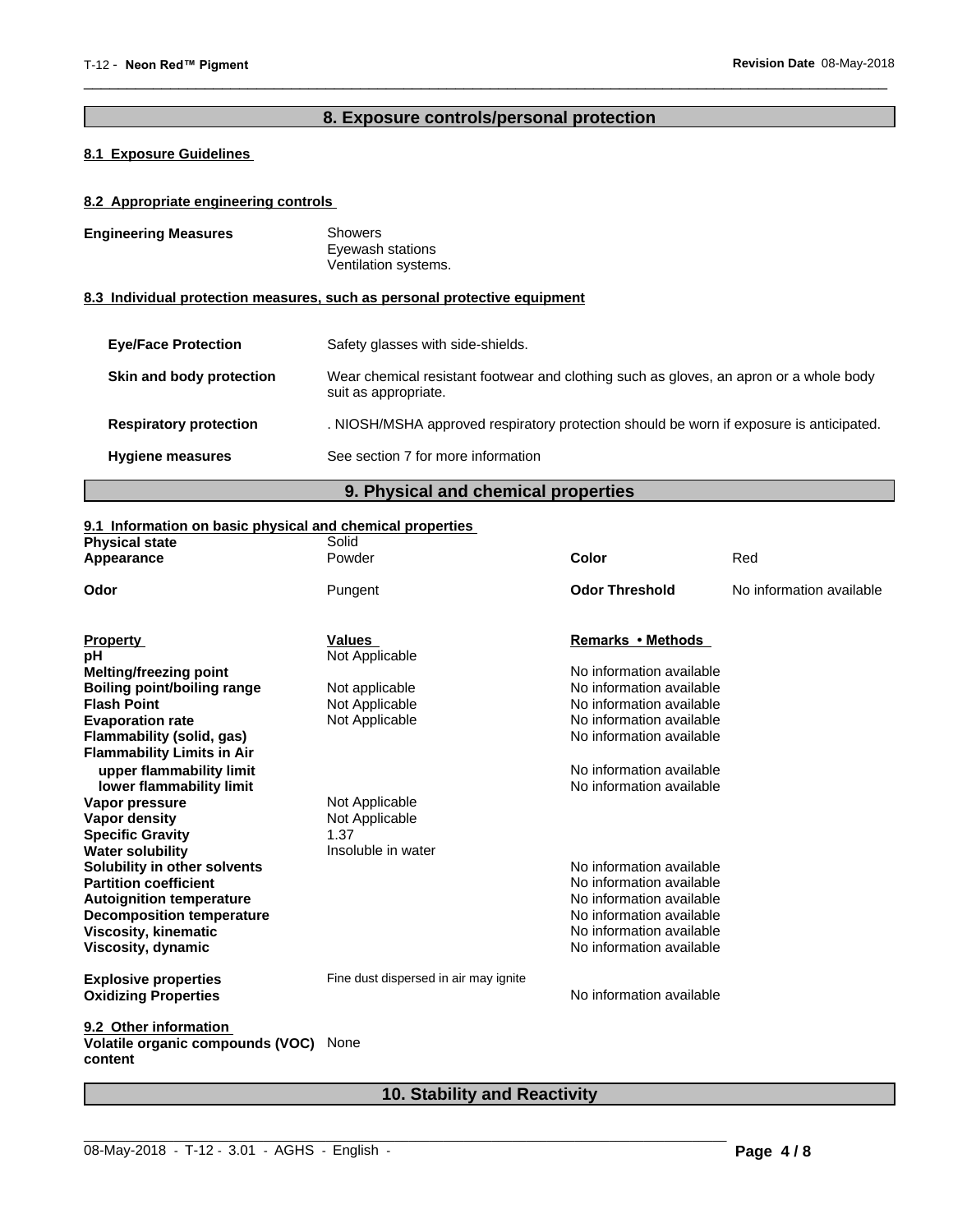#### **10.1 Reactivity**

No dangerous reaction known under conditions of normal use

#### **10.2 Chemical stability**

Stable

.

#### **10.3 Possibility of hazardous reactions**

None under normal processing.

#### **10.4 Conditions to Avoid**

Dust formation. Take precautionary measures against static discharges.

#### **10.5 Incompatible Materials**

None known based on information supplied.

#### **10.6 Hazardous Decomposition Products**

None known based on information supplied.

# **11. Toxicological information**

 $\overline{\phantom{a}}$  ,  $\overline{\phantom{a}}$  ,  $\overline{\phantom{a}}$  ,  $\overline{\phantom{a}}$  ,  $\overline{\phantom{a}}$  ,  $\overline{\phantom{a}}$  ,  $\overline{\phantom{a}}$  ,  $\overline{\phantom{a}}$  ,  $\overline{\phantom{a}}$  ,  $\overline{\phantom{a}}$  ,  $\overline{\phantom{a}}$  ,  $\overline{\phantom{a}}$  ,  $\overline{\phantom{a}}$  ,  $\overline{\phantom{a}}$  ,  $\overline{\phantom{a}}$  ,  $\overline{\phantom{a}}$ 

#### **11.1 Acute toxicity**

#### **Numerical measures of toxicity: Product Information**

| ∟D50 Oral:   | D50 Dermal:     |
|--------------|-----------------|
| 16,000       | 23,000          |
| mg/kg (rat)  | mg/kg (rat)     |
| $\mathbf{r}$ | $\cdot$ $\cdot$ |
| $\sim$       | $\sim$          |

#### **The following values are calculated based on chapter 3.1 of the GHS document**

**Unknown Acute Toxicity** <1% of the mixture consists of ingredient(s) of unknown toxicity

**Oral LD50** 44,455.00 mg/kg **LC50 (Dust/Mist)** 4.77 mg/l

#### **Numerical measures of toxicity: Component Information**

| <b>Chemical Name</b>                                                                | LD50 Oral        | <b>LD50 Dermal</b>     | <b>LC50 Inhalation</b>   |
|-------------------------------------------------------------------------------------|------------------|------------------------|--------------------------|
| $\sim$<br>$Dod$ 4.4<br><b>Dooin</b><br><b>D</b> asic<br>$\mathsf{r}$ Req.i.<br>υ.ι. | Rat<br>449 mg/kg | ) mg/kg (Rat)<br>2,500 | 0.05<br>(4 hour)<br>ma/l |
| $3068 - 39 - 7$                                                                     |                  |                        |                          |

 $\_$  ,  $\_$  ,  $\_$  ,  $\_$  ,  $\_$  ,  $\_$  ,  $\_$  ,  $\_$  ,  $\_$  ,  $\_$  ,  $\_$  ,  $\_$  ,  $\_$  ,  $\_$  ,  $\_$  ,  $\_$  ,  $\_$  ,  $\_$  ,  $\_$  ,  $\_$  ,  $\_$  ,  $\_$  ,  $\_$  ,  $\_$  ,  $\_$  ,  $\_$  ,  $\_$  ,  $\_$  ,  $\_$  ,  $\_$  ,  $\_$  ,  $\_$  ,  $\_$  ,  $\_$  ,  $\_$  ,  $\_$  ,  $\_$  ,

#### **11.2 Information on toxicologicaleffects**

#### **Skin corrosion/irritation**

Product Information • May cause irritation Component Information • No information available

#### **Serious eye damage/eye irritation**

Product Information

• May cause irritation

Component Information

• No information available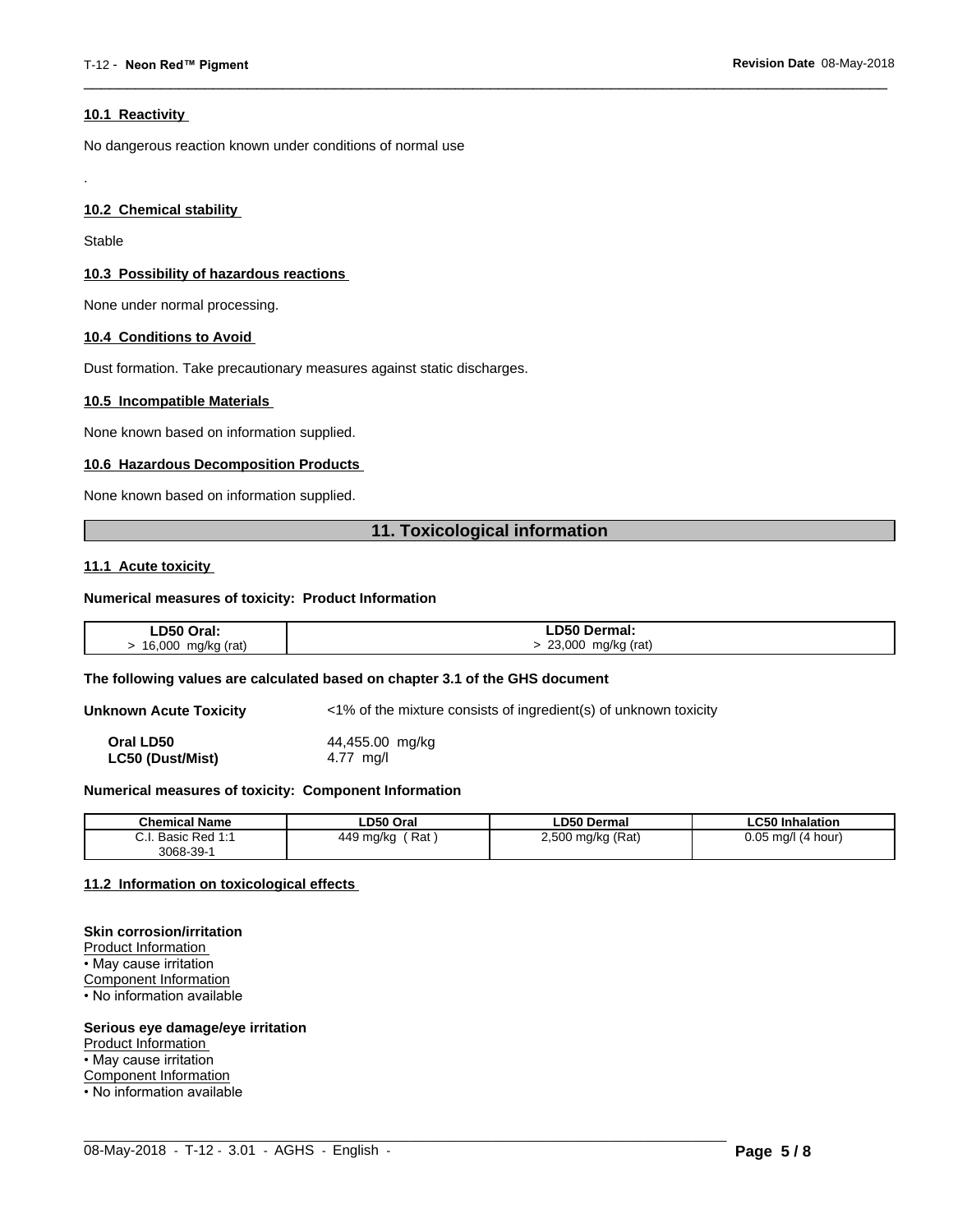#### **Respiratory or skin sensitization**

Product Information  $\overline{\cdot}$  May be harmful if inhaled Component Information • No information available

# **Germ cell mutagenicity**

Product Information • No information available Component Information • No information available

# **Carcinogenicity**

Product Information

• This product contains <0.1% free formaldehyde and may be capable of outgassing formaldehyde at levels in excess of OSHA's Action Level under some conditions of use. Formaldehyde is a known cancer hazard. Long term exposure may result in dermatitis or respiratory sensitization for sensitive individuals.Component Information

 $\overline{\phantom{a}}$  ,  $\overline{\phantom{a}}$  ,  $\overline{\phantom{a}}$  ,  $\overline{\phantom{a}}$  ,  $\overline{\phantom{a}}$  ,  $\overline{\phantom{a}}$  ,  $\overline{\phantom{a}}$  ,  $\overline{\phantom{a}}$  ,  $\overline{\phantom{a}}$  ,  $\overline{\phantom{a}}$  ,  $\overline{\phantom{a}}$  ,  $\overline{\phantom{a}}$  ,  $\overline{\phantom{a}}$  ,  $\overline{\phantom{a}}$  ,  $\overline{\phantom{a}}$  ,  $\overline{\phantom{a}}$ 

• No information available

# **Reproductive toxicity**

Product Information • No information available

Component Information

• No information available

# **STOT - single exposure**

No information available

### **STOT - repeated exposure**

• No known effect

#### **Other adverse effects**

Product Information • No information available Component Information • No information available

# **Aspiration hazard**

Product Information • No information available

Component Information

• No information available

# **12. Ecological information**

 $\_$  ,  $\_$  ,  $\_$  ,  $\_$  ,  $\_$  ,  $\_$  ,  $\_$  ,  $\_$  ,  $\_$  ,  $\_$  ,  $\_$  ,  $\_$  ,  $\_$  ,  $\_$  ,  $\_$  ,  $\_$  ,  $\_$  ,  $\_$  ,  $\_$  ,  $\_$  ,  $\_$  ,  $\_$  ,  $\_$  ,  $\_$  ,  $\_$  ,  $\_$  ,  $\_$  ,  $\_$  ,  $\_$  ,  $\_$  ,  $\_$  ,  $\_$  ,  $\_$  ,  $\_$  ,  $\_$  ,  $\_$  ,  $\_$  ,

#### **12.1 Toxicity**

**Ecotoxicity No information available** 

 $<$  1 % of the mixture consists of components(s) of unknown hazards to the aquatic environment

#### **Ecotoxicity effects**

#### **12.2 Persistence and degradability**

No information available.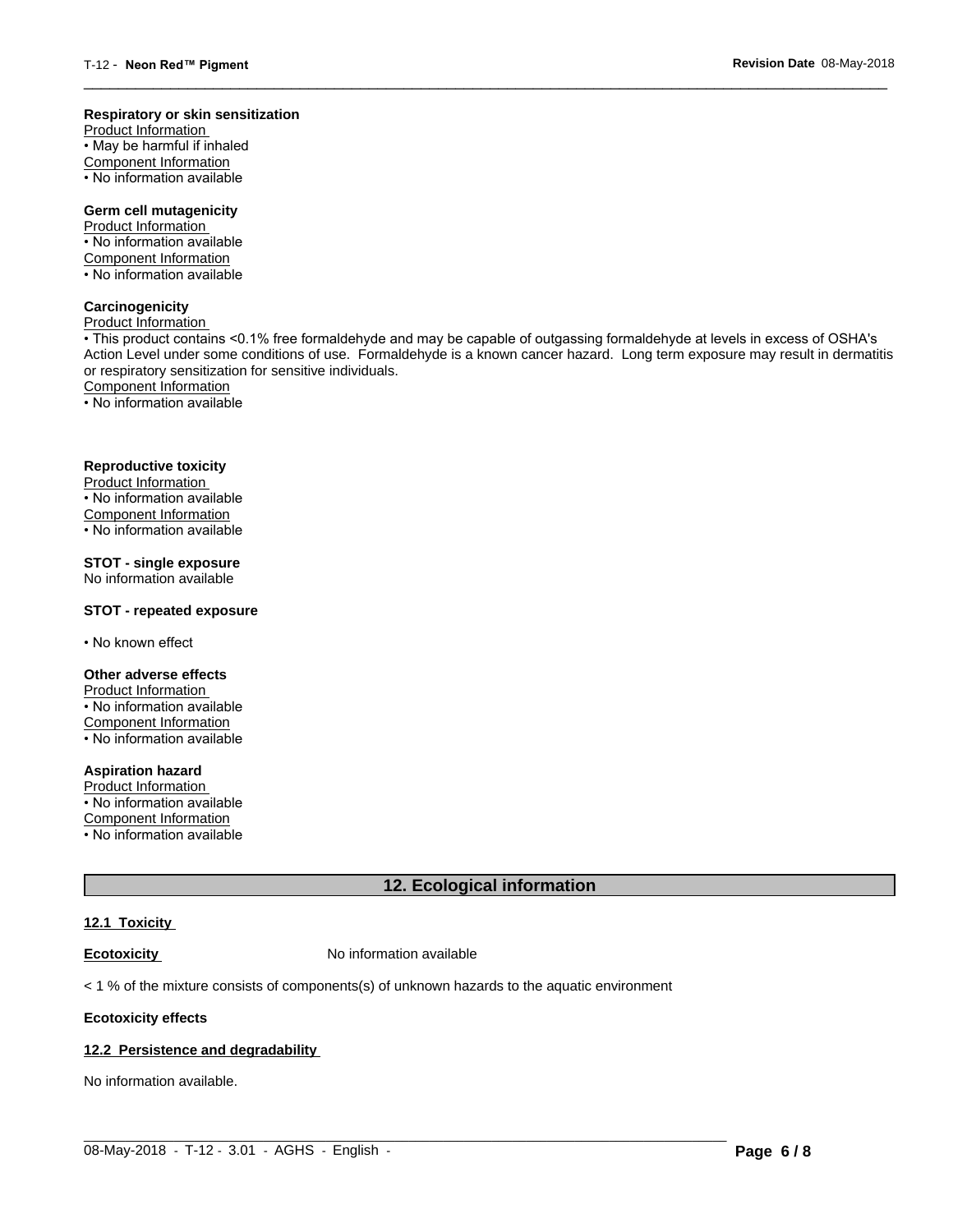#### **12.3 Bioaccumulative potential**

Discharge into the environment must be avoided

#### **12.4 Mobility in soil**

No information available.

#### **12.5 Other adverse effects**

No information available

# **13. Disposal Considerations**

 $\overline{\phantom{a}}$  ,  $\overline{\phantom{a}}$  ,  $\overline{\phantom{a}}$  ,  $\overline{\phantom{a}}$  ,  $\overline{\phantom{a}}$  ,  $\overline{\phantom{a}}$  ,  $\overline{\phantom{a}}$  ,  $\overline{\phantom{a}}$  ,  $\overline{\phantom{a}}$  ,  $\overline{\phantom{a}}$  ,  $\overline{\phantom{a}}$  ,  $\overline{\phantom{a}}$  ,  $\overline{\phantom{a}}$  ,  $\overline{\phantom{a}}$  ,  $\overline{\phantom{a}}$  ,  $\overline{\phantom{a}}$ 

#### **13.1 Waste treatment methods**

Dispose of in accordance with federal, state, and local regulations.

# **14. Transport Information**

| <u>DOT</u>  | Not regulated |
|-------------|---------------|
| <b>MEX</b>  | Not regulated |
| <b>IMDG</b> | Not regulated |
| <b>IATA</b> | Not regulated |

| 15. Regulatory information<br>15.1 International Inventories |          |  |
|--------------------------------------------------------------|----------|--|
|                                                              |          |  |
| <b>DSL</b>                                                   | Complies |  |
| <b>EINECS/ELINCS</b>                                         | Complies |  |
| <b>ENCS</b>                                                  |          |  |
| <b>IECSC</b>                                                 | Complies |  |
| <b>KECL</b>                                                  | Complies |  |
| <b>PICCS</b>                                                 | Complies |  |
| <b>AICS</b>                                                  | Complies |  |
| <b>NZIoC</b>                                                 | -        |  |

 **TSCA** - United States Toxic Substances Control Act Section 8(b) Inventory

 **DSL** - Canadian Domestic Substances List

 **EINECS/ELINCS** - European Inventory of Existing Chemical Substances/European List of Notified Chemical Substances

 **PICCS** - Philippines Inventory of Chemicals and Chemical Substances

 **ENCS** - Japan Existing and New Chemical Substances

 **IECSC** - China Inventory of Existing Chemical Substances

 **KECL** - Korean Existing and Evaluated Chemical Substances

 **PICCS** - Philippines Inventory of Chemicals and Chemical Substances

 **AICS** - Australian Inventory of Chemical Substances

 **NZIoC** - New Zealand Inventory of Chemicals

# **15.2 U.S. Federal Regulations**

# **SARA 313**

Section 313 of Title III of the Superfund Amendments and Reauthorization Act of 1986 (SARA). This product does not contain any chemicals which are subject to the reporting requirements of the Act and Title 40 of the Code of Federal Regulations, Part 372